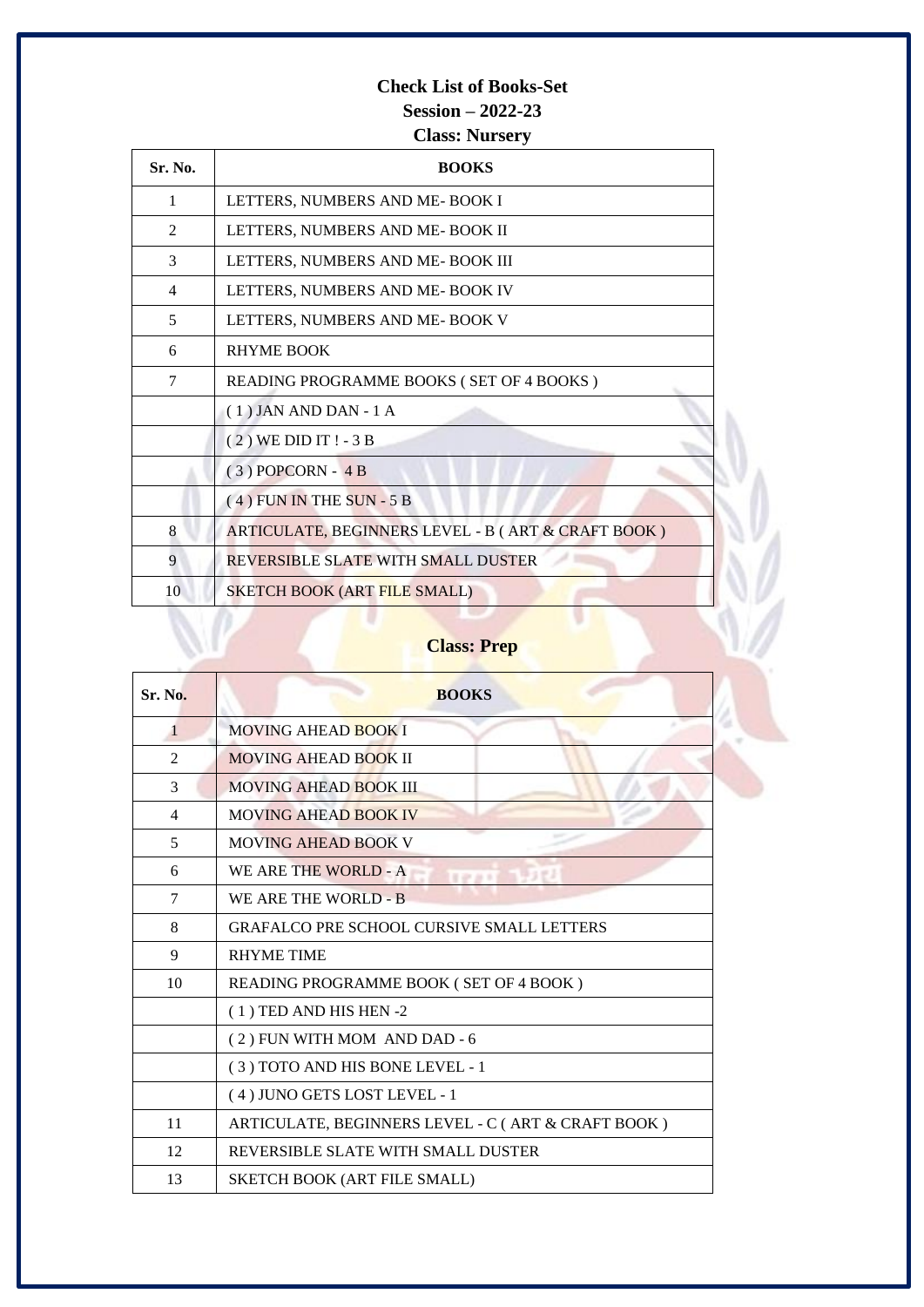**Class: I**

| Sr. No.        | <b>BOOKS</b>                                          | <b>Publisher</b>                            |
|----------------|-------------------------------------------------------|---------------------------------------------|
| 1              | OXFORD REVISED NEW PATHWAYS (ENG COURSE BOOK - 1)     | OXFORD UNIVERSITY PRESS                     |
| 2              | A COMPREHENSIVE BOOK OF ENGLISH GRAMMAR - 1           | <b>WORDCRAFT PUBLICATIONS</b>               |
| 3              | NEW LEARNING COMPOSITE MATHEMATICS BOOK - 1 (TERM 1)  | PITAMBAR PUBLICATION                        |
| $\overline{4}$ | NEW LEARNING COMPOSITE MATHEMATICS BOOK - 1 (TERM 2)  | PITAMBAR PUBLICATION                        |
| 5              | <b>READING BOOK "HANDLE WITH CARE"</b>                | <b>LALITA IYER OM KIDZ</b>                  |
| 6              | v o<br>READING BOOK "WHAT A TEAM"                     | <b>LALITA IYER OM KIDZ</b>                  |
| $\tau$         | READ BOOK "GOOD MANNERS-SAY 'PLEASE' AND 'THANK YOU'" | <b>LALITA IYER OM KIDZ</b>                  |
| 8              | VITAN HINDI PATHMALA - 1 TEXT-CUM-WORK BOOK           | <b>MADHUBUN EDUCATIONAL</b><br><b>BOOKS</b> |
| 9              | TANA BANA - 1 (HINDI KAHANIA)                         | <b>RISING SUN PUBLICATIONS</b>              |
| 10             | TREASURE TROVE PART - 1 (STORY BOOK)                  | <b>RISING SUN PUBLICATIONS</b>              |
| 11             | REINVENTING IT PLANET - 1 (COMPUTER BOOK)             | PM PUBLISHERS PVT. LTD                      |
| 12             | NEW KNOWLEDGE QUEST - 1 (GK BOOK)                     | WORDCRAFT PUBLICATIONS                      |
| 13             | EMPOWERING ENVIRONMENTA BOOK - 1 (EVS)                | RISING SUN PUBLICATIONS                     |
| 14             | <b>RHYTHM IN WRITING - 1</b>                          | <b>RISING SUN PUBLICATIONS</b>              |
| 15             | ARTICULATE, JUNIOR LEVEL - 1 (ART & CRAFT BOOK)       | RISING SUN PUBLICATIONS                     |
| 16             | SKETCH BOOK SMALL (ART FILE SMALL)                    |                                             |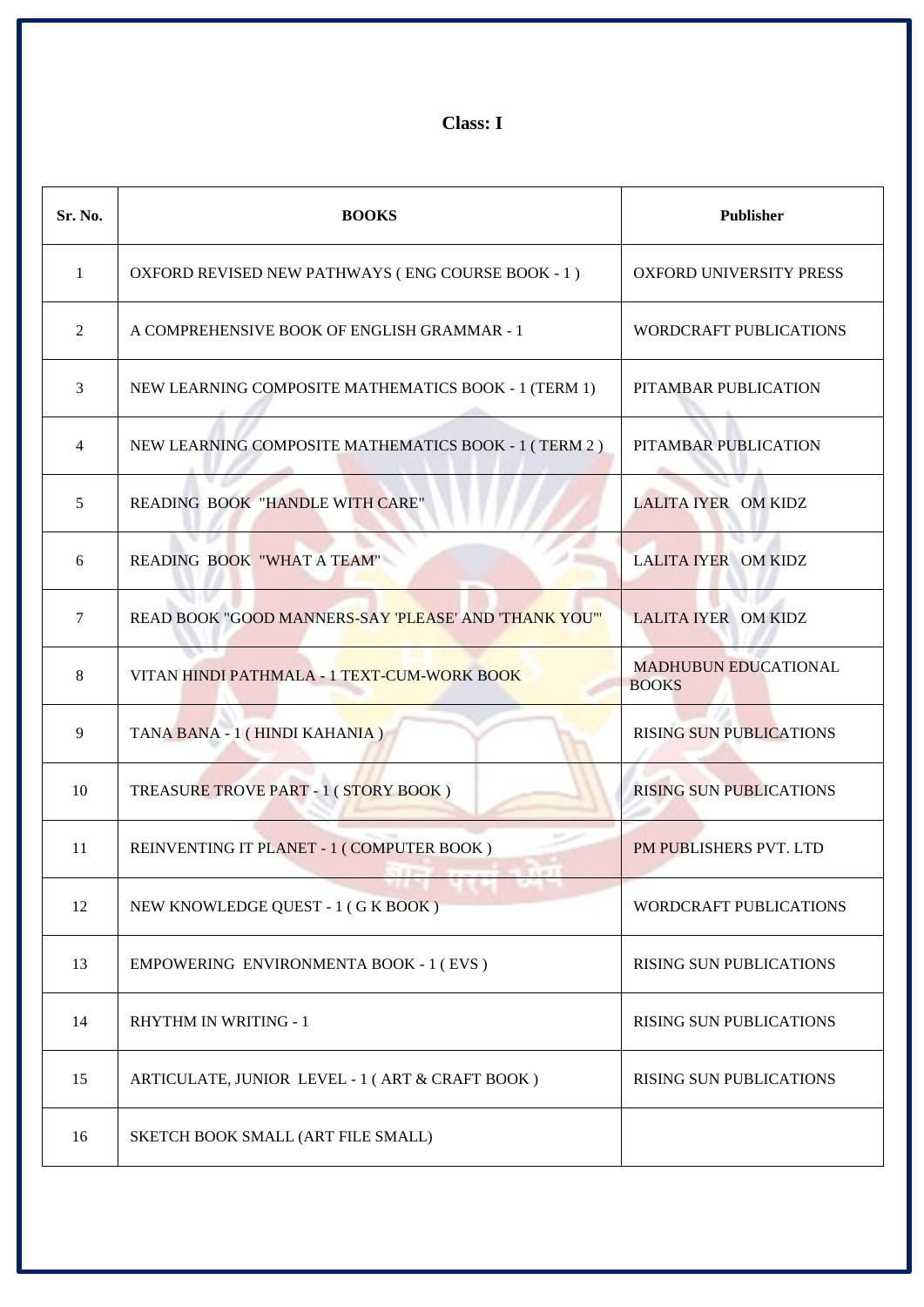**Class: II**

| Sr.No.       | <b>BOOKS</b>                                         | <b>Publisher</b>                            |
|--------------|------------------------------------------------------|---------------------------------------------|
| $\mathbf{1}$ | OXFORD REVISED NEW PATHWAYS (ENG COURSE BOOK - 2)    | <b>OXFORD UNIVERSITY PRESS</b>              |
| 2            | A COMPREHENSIVE BOOK OF ENGLISH GRAMMAR - 2          | <b>WORDCRAFT PUBLICATIONS</b>               |
| 3            | NEW LEARNING COMPOSITE MATHEMATICS BOOK - 2 (TERM 1) | PITAMBAR PUBLICATION                        |
| 4            | NEW LEARNING COMPOSITE MATHEMATICS BOOK - 2 (TERM2)  | PITAMBAR PUBLICATION                        |
| 5            | READING BOOK "THE MYSTERY OF THE NASTY GREY CLOUD"   | PENGUIN PUFFIN BOOKS                        |
| 6            | READING BOOK "TINY TARA AND THE WISHING TREE"        | <b>BLUEBERRY BOOKS</b>                      |
| 7            | READING BOOK "TINY TARA AND MAGICAL MONKEY"          | <b>BLUEBERRY BOOKS</b>                      |
| 8            | VITAN HINDI PATHMALA - 2 TEXT-CUM-WORK BOOK          | <b>MADHUBUN EDUCATIONAL</b><br><b>BOOKS</b> |
| 9            | TANA BANA - 2 (HINDI KAHANIA)                        | <b>RISING SUN PUBLICATIONS</b>              |
| 10           | TREASURE TROVE PART - 2 (STORY BOOK)                 | <b>RISING SUN PUBLICATIONS</b>              |
| 11           | REINVENTING IT PLANET - 2 (COMPUTER BOOK)            | PM PUBLISHERS PVT. LTD                      |
| 12           | NEW KNOWLEDGE QUEST - 2 (GK BOOK)                    | <b>WORDCRAFT PUBLICATIONS</b>               |
| 13           | EMPOWERING ENVIRONMENTAL BOOK - 2 (EVS)              | <b>RISING SUN PUBLICATIONS</b>              |
| 14           | <b>RHYTHM IN WRITING - 2</b>                         | RISING SUN PUBLICATIONS                     |
| 15           | ARTICULATE, JUNIOR LEVEL - 2 (ART & CRAFT BOOK)      | <b>RISING SUN PUBLICATIONS</b>              |
| 16           | SKETCH BOOK SMALL (ART FILE SMALL)                   |                                             |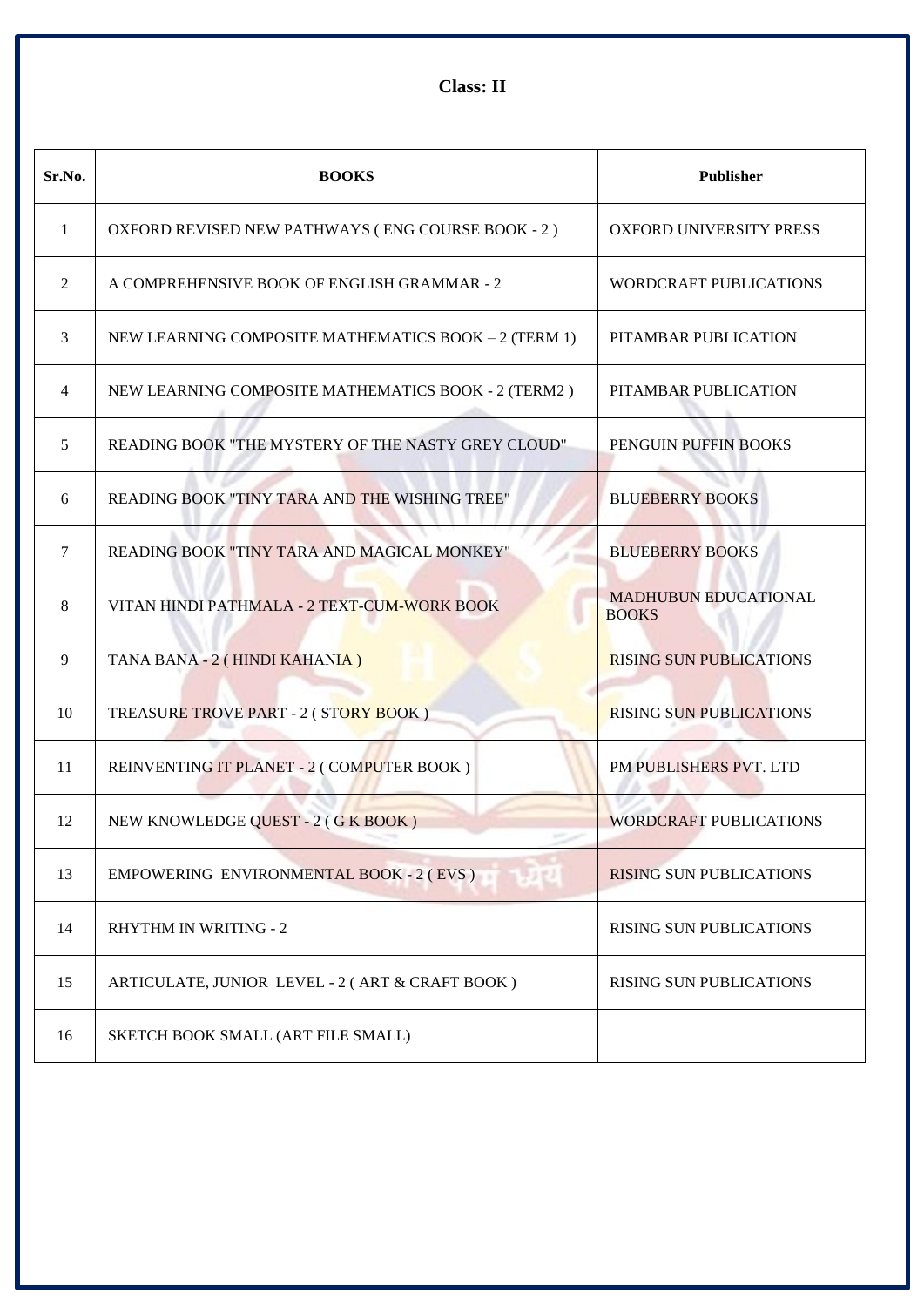**Class: III**

| Sr. No.        | <b>BOOKS</b>                                                  | <b>PUBLISHER</b>                            |
|----------------|---------------------------------------------------------------|---------------------------------------------|
| 1              | NEW PATHWAYS-AN INTERACTIVE COURSE IN ENGLISH COURSE BOOK-3   | <b>OXFORD UNIVERSITY PRESS</b>              |
| 2              | NEW PATHWAYS-AN INTERACTIVE COURSE IN ENGLISH WORK BOOK-3     | OXFORD UNIVERSITY PRESS                     |
| 3              | NEW PATHWAYS-AN INTERACTIVE COURSE IN ENGLISH LITER. READER-3 | OXFORD UNIVERSITY PRESS                     |
| $\overline{4}$ | NEW LEARNING COMPOSITE MATHEMATICS BOOK -3 (TERM - 1)         | PITAMBAR PUBLICATION                        |
| 5              | NEW LEARNING COMPOSITE MATHEMATICS BOOK -3 (TERM - 2)         | PITAMBAR PUBLICATION                        |
| 6              | <b>EMPOWERING MENTAL MATH - 3 CUM PRACTICE BOOK</b>           | PITAMBAR PUBLICATION                        |
| 7              | VITAAN HINDI PATHMALA - 3 TEXT-CUM-WORK BOOK                  | <b>MADHUBUN EDUCATIONAL</b><br><b>BOOKS</b> |
| 8              | TAANA BAANA - 3 (HINDI KAHANIA)                               | <b>RISING SUN PUBLICATIONS</b>              |
| 9              | TREASURE TROVA PART -3 (STORY BOOK)                           | <b>RISING SUN PUBLICATIONS</b>              |
| 10             | NEW LONGMAN VISTAS SOCIAL SCIENCE - 3                         | <b>PEARSON</b>                              |
| 11             | REINVENTING IT PLANET -3 (COMPUTER BOOK)                      | PM PUBLISHER PVT LTD                        |
| 12             | G.K.PLANET-3                                                  | PM PUBLISHER PVT LTD                        |
| 13             | EMPOWERING SCIENCE WITH ENVEDUCATION-3 (EVS)                  | PITAMBAR PUBLICATION                        |
| 14             | READING PROGRAMME-DOCTOR DOLITTLE BY HUGH LOFTING             | <b>SCHOLASTIC</b>                           |
| 15             | <b>RHYTHM IN WRITING</b>                                      | <b>RISING SUN PUBLICATIONS</b>              |
| 16             | MAP SLATE BIG INDIA & WORLD (POLITICIAL)                      | K.P.L. LEARNING<br><b>ASSOCIATES</b>        |
| 17             | ARTICULATE JUNIOR LEVEL-3 (ART & CRAFT BOOK)                  | <b>RISING SUN PUBLICATIONS</b>              |
| 18             | SKETCH BOOK SMALL (ART FILE SMALL)                            |                                             |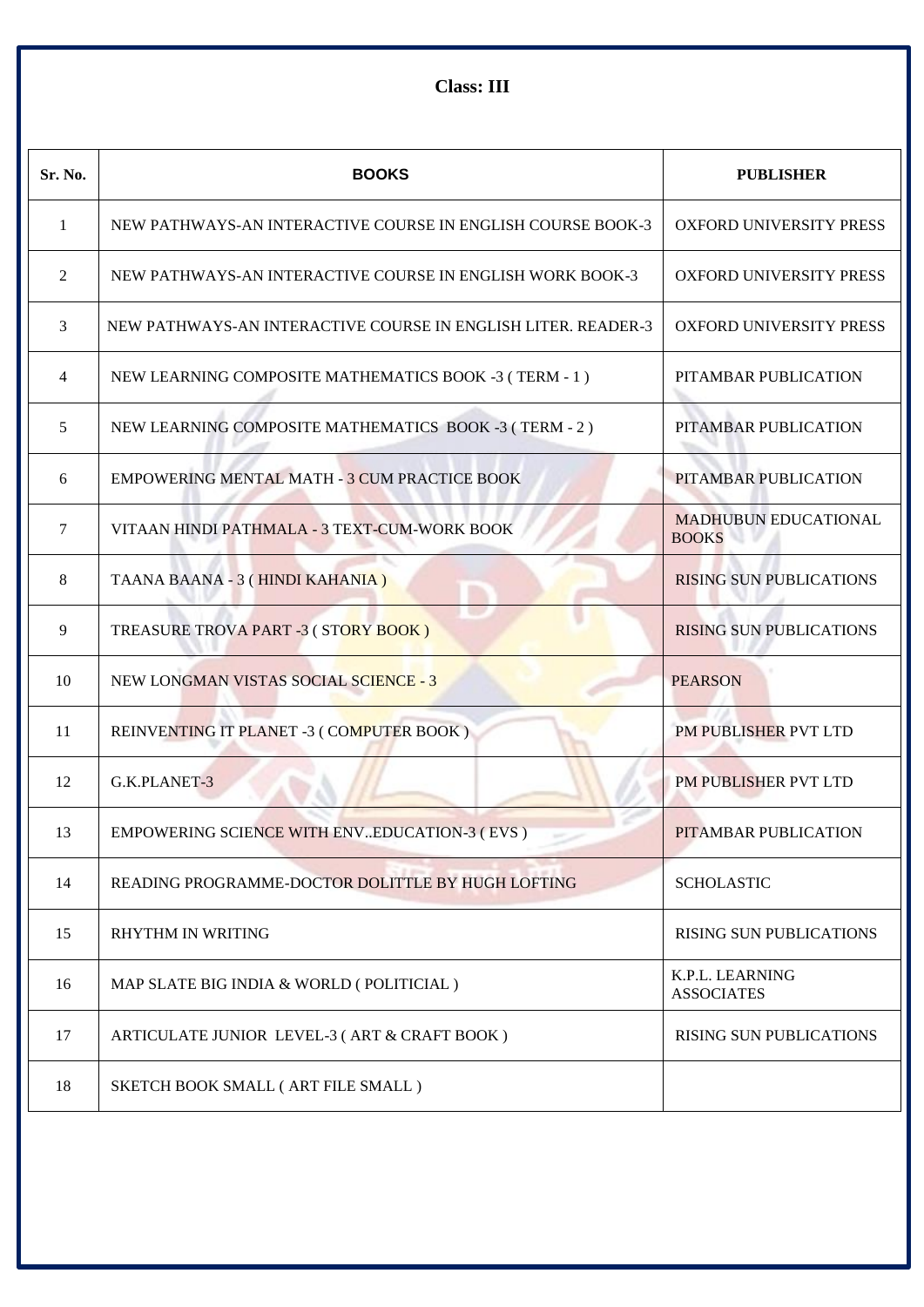**Class: IV**

| Sr.<br>No. | <b>BOOKS</b>                                                     | <b>PUBLISHER</b>                            |
|------------|------------------------------------------------------------------|---------------------------------------------|
| 1          | NEW PATHWAYS-AN INTERACTIVE COURSE IN ENGLISH COURSE<br>BOOK-4   | <b>OXFORD UNIVERSITY PRESS</b>              |
| 2          | NEW PATHWAYS-AN INTERACTIVE COURSE IN ENGLISH WORK BOOK-4        | OXFORD UNIVERSITY PRESS                     |
| 3          | NEW PATHWAYS-AN INTERACTIVE COURSE IN ENGLISH LITER.<br>READER-4 | <b>OXFORD UNIVERSITY PRESS</b>              |
| 4          | NEW LEARNING COMPOSITE MATHEMATICS BOOK -4 (TERM - 1)            | PITAMBAR PUBLICATION                        |
| 5          | NEW LEARNING COMPOSITE MATHEMATICS BOOK -4 (TERM - 2)            | PITAMBAR PUBLICATION                        |
| 6          | <b>EMPOWERING MENTAL MATH - 4 CUM PRACTICE BOOK</b>              | PITAMBAR PUBLICATION                        |
| 7          | VITAAN HINDI PATHMALA - 4 TEXT-CUM-WORK BOOK                     | <b>MADHUBUN EDUCATIONAL</b><br><b>BOOKS</b> |
| 8          | TAANA BAANA - 4 ( HINDI KAHANIA )                                | <b>RISING SUN PUBLICATIONS</b>              |
| 9          | SHABD KALA-HINDI VYAKARAN AVAM RACHNA - 4                        | <b>WORDCRAFT PUBLICATION</b>                |
| 10         | TREASURE TROVA PART -4 (STORY BOOK)                              | <b>RISING SUN PUBLICATIONS</b>              |
| 11         | NEW LONGMAN VISTAS SOCIAL SCIENCE - 4                            | <b>PEARSON</b>                              |
| 12         | REINVENTING IT PLANET-4 (COMPUTER BOOK)                          | PM PUBLISHER PVT LTD                        |
| 13         | G.K.PLANET-4                                                     | PM PUBLISHER PVT LTD                        |
| 14         | EMPOWERING SCIENCE WITH ENV.EDUCATION-4 (EVS)                    | PITAMBAR PUBLICATION                        |
| 15         | READING PROGRAMME- THE MAGIC DRUM                                | PENGUIAN INDIA                              |
| 16         | RHYTHM IN WRITING                                                | RISING SUN PUBLICATIONS                     |
| 17         | MAP SLATE BIG INDIA & WORLD (POLITICIAL)                         | K.P.L. LEARNING ASSOCIATES                  |
| 18         | ARTICULATE JUNIOR LEVEL-4 (ART & CRAFT BOOK)                     | RISING SUN PUBLICATIONS                     |
| 19         | SKETCH BOOK BIG (ART FILE BIG)                                   |                                             |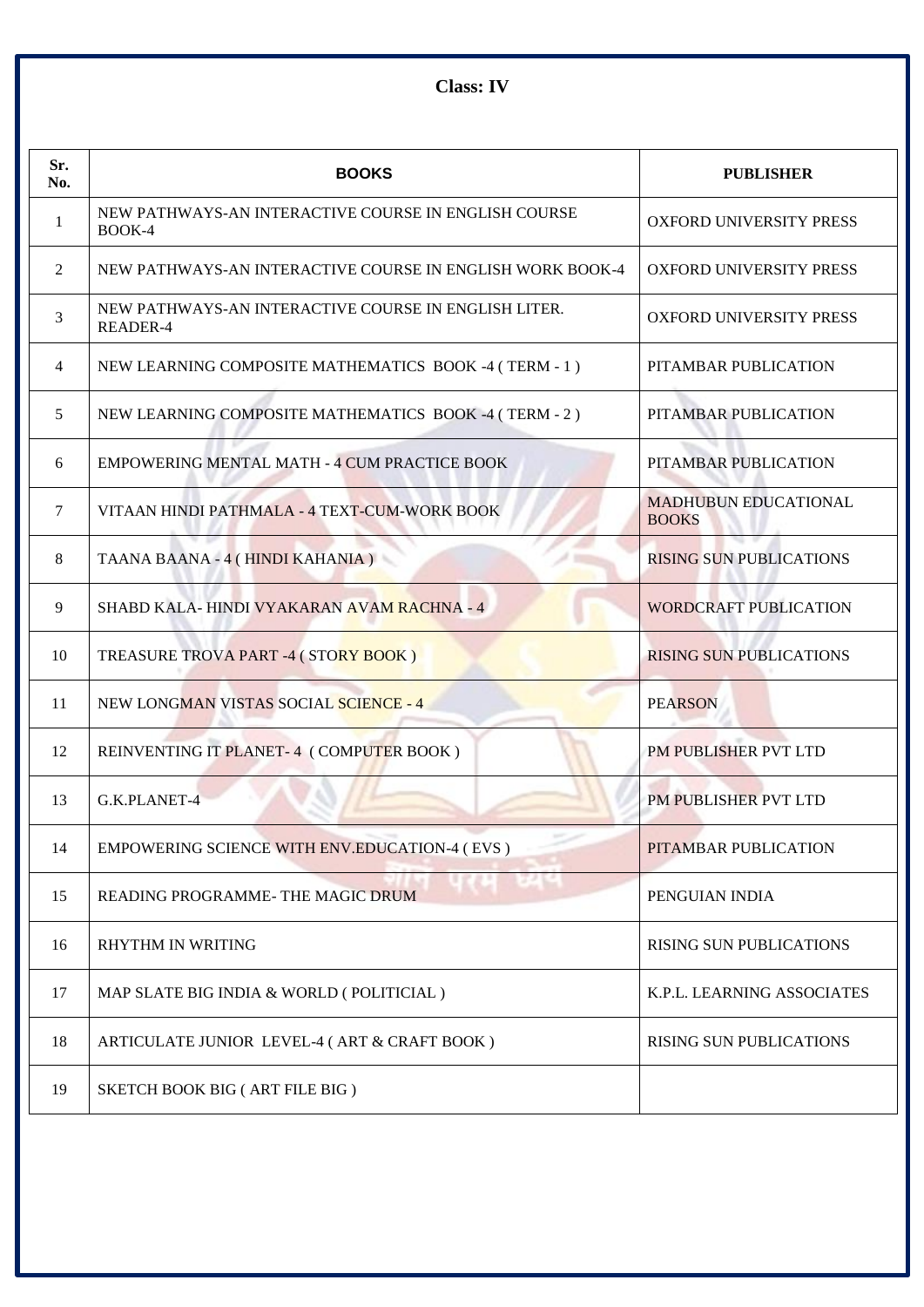**Class: V**

| Sr.<br>No. | <b>BOOKS</b>                                                      | <b>PUBLISHER</b>                            |
|------------|-------------------------------------------------------------------|---------------------------------------------|
| -1         | NEW PATHWAYS-AN INTERACTIVE COURSE IN ENGLISH COURSE BOOK-5       | <b>OXFORD UNIVERSITY PRESS</b>              |
| 2          | NEW PATHWAYS-AN INTERACTIVE COURSE IN ENGLISH WORK BOOK-5         | <b>OXFORD UNIVERSITY PRESS</b>              |
| 3          | NEW PATHWAYS-AN INTERACTIVE COURSE IN ENGLISH LITER. READER-<br>5 | OXFORD UNIVERSITY PRESS                     |
| 4          | NEW LEARNING COMPOSITE MATHEMATICS BOOK -5 (TERM - 1)             | PITAMBAR PUBLICATION                        |
| 5          | NEW LEARNING COMPOSITE MATHEMATICS BOOK -5 (TERM - 2)             | PITAMBAR PUBLICATION                        |
| 6          | EMPOWERING MENTAL MATH - 5 CUM PRACTICE BOOK                      | PITAMBAR PUBLICATION                        |
| 7          | VITAAN HINDI PATHMALA - 5 TEXT-CUM-WORK BOOK                      | <b>MADHUBUN EDUCATIONAL</b><br><b>BOOKS</b> |
| 8          | TAANA BAANA - 5 (HINDI KAHANIA )                                  | <b>RISING SUN PUBLICATIONS</b>              |
| 9          | SHABD KALA-HINDI VYAKARAN AVAM RACHNA - 5                         | <b>WORDCRAFT PUBLICATIONS</b>               |
| 10         | TREASURE TROVA PERT -5 (STORY BOOK)                               | <b>RISING SUN PUBLICATIONS</b>              |
| 11         | <b>NEW LONGMAN VISTAS SOCIAL SCIENCE - 5</b>                      | <b>PEARSON</b>                              |
| 12         | REINVENTING IT PLANET-5 (COMPUTER BOOK)                           | <b>PM PUBLISHER PVT LTD</b>                 |
| 13         | G.K.PLANET-5                                                      | PM PUBLISHER PVT LTD                        |
| 14         | <b>EMPOWERING SCIENCE WITH ENV. EDUCATION-5 (EVS)</b>             | PITAMBAR PUBLICATION                        |
| 15         | READING BOOK- THE ESSENTIAL COLLECTION FOR YOUNG READER           | <b>RUSKIN BOND</b>                          |
| 16         | गान परम ध्यय<br><b>RHYTHM IN WRITING</b>                          | <b>RISING SUN PUBLICATIONS</b>              |
| 17         | MAP SLATE BIG INDIA & WORLD (POLITICIAL)                          | K.P.L. LEARNING ASSOCIATES                  |
| 18         | ARTICULATE JUNIOR LEVEL-5 (ART & CRAFT BOOK)                      | <b>RISING SUN PUBLICATIONS</b>              |
| 19         | SKETCH BOOK BIG (ART FILE BIG)                                    |                                             |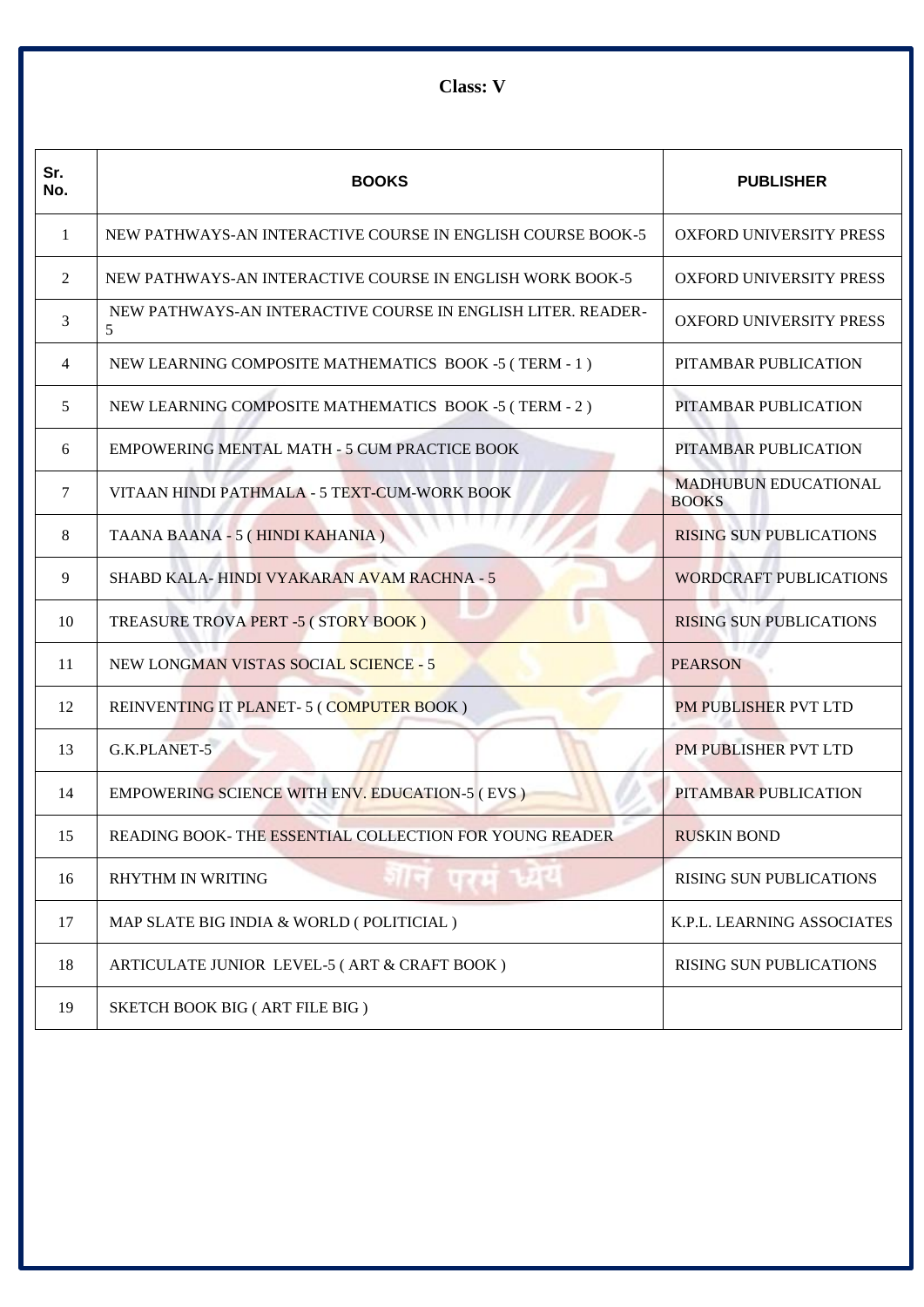**Class: VI**

| Sr.<br>No. | <b>BOOKS</b>                                                  | <b>PUBLISHER</b>                            |
|------------|---------------------------------------------------------------|---------------------------------------------|
| 1          | NEW PATHWAYS-AN INTERACTIVE COURSE IN ENGLISH COURSE BOOK-6   | <b>OXFORD UNIVERSITY PRESS</b>              |
| 2          | NEW PATHWAYS-AN INTERACTIVE COURSE IN ENGLISH WORK BOOK-6     | <b>OXFORD UNIVERSITY PRESS</b>              |
| 3          | NEW PATHWAYS-AN INTERACTIVE COURSE IN ENGLISH LITER. READER-6 | OXFORD UNIVERSITY PRESS                     |
| 4          | <b>MATHEMATICS TEXTBOOK - 6</b>                               | <b>NCERT</b>                                |
| 5          | HINDI BASANT - 6 (PATHYA PUSTAK) PART - 1                     | <b>NCERT</b>                                |
| 6          | TAANA BAANA - 6 (HINDI KAHANIA)                               | <b>RISING SUN PUBLICATIONS</b>              |
| 7          | <b>MANAK VYAKARAN VYAVHAAR PART -1 FOR CLASS 6</b>            | PRABHAT PUBLICATION                         |
| 8          | BAL RAMKATHA POORAK PUSHTIKA - 6 ( PURAK PATHYA PUSTAK )      | <b>NCERT</b>                                |
| 9          | THE HAPPY PRINCE AND OTHER STORIES BY OSCAR WILDE             | <b>PENGUIN</b>                              |
| 10         | ALICE ADVENTURES IN WONDERLAND BY LEWIS CARROLL               | <b>NEW SCHOLASTIC</b>                       |
| 11         | REINVENTING IT PLANET-6 (COMPUTER BOOK)                       | <b>PM PUBLISHER PVT LTD</b>                 |
| 12         | G.K.PLANET-6                                                  | PM PUBLISHER PVT LTD                        |
| 13         | <b>SCIENCE TEXT BOOK - 6</b>                                  | <b>NCERT</b>                                |
| 14         | SOCIAL SCIENCE THE EARTH OUR HABITAT (GEOGRAPHY)              | <b>NCERT</b>                                |
| 15         | SOCIAL SC. SOCIAL & POLITICAL LIFE PART - 1 (CIVICS)          | <b>NCERT</b>                                |
| 16         | SOCIAL SCIENCE OUR PASTS - 1 (HISTORY)                        | <b>NCERT</b>                                |
| 17         | MAP SLATE SMALL INDIA POLITICAL/PHYSICAL                      | <b>K.P.L. LEARNING</b><br><b>ASSOCIATES</b> |
| 18         | MAP SLATE SMALL WORLD POLITICAL/PHYSICAL                      | K.P.L. LEARNING<br><b>ASSOCIATES</b>        |
| 19         | ARTICULATE MIDDLE LEVEL - 6 (ART & CRAFT BOOK)                | <b>RISING SUN PUBLICATIONS</b>              |
| 20         | SKETCH BOOK BIG (ART FILE BIG)                                |                                             |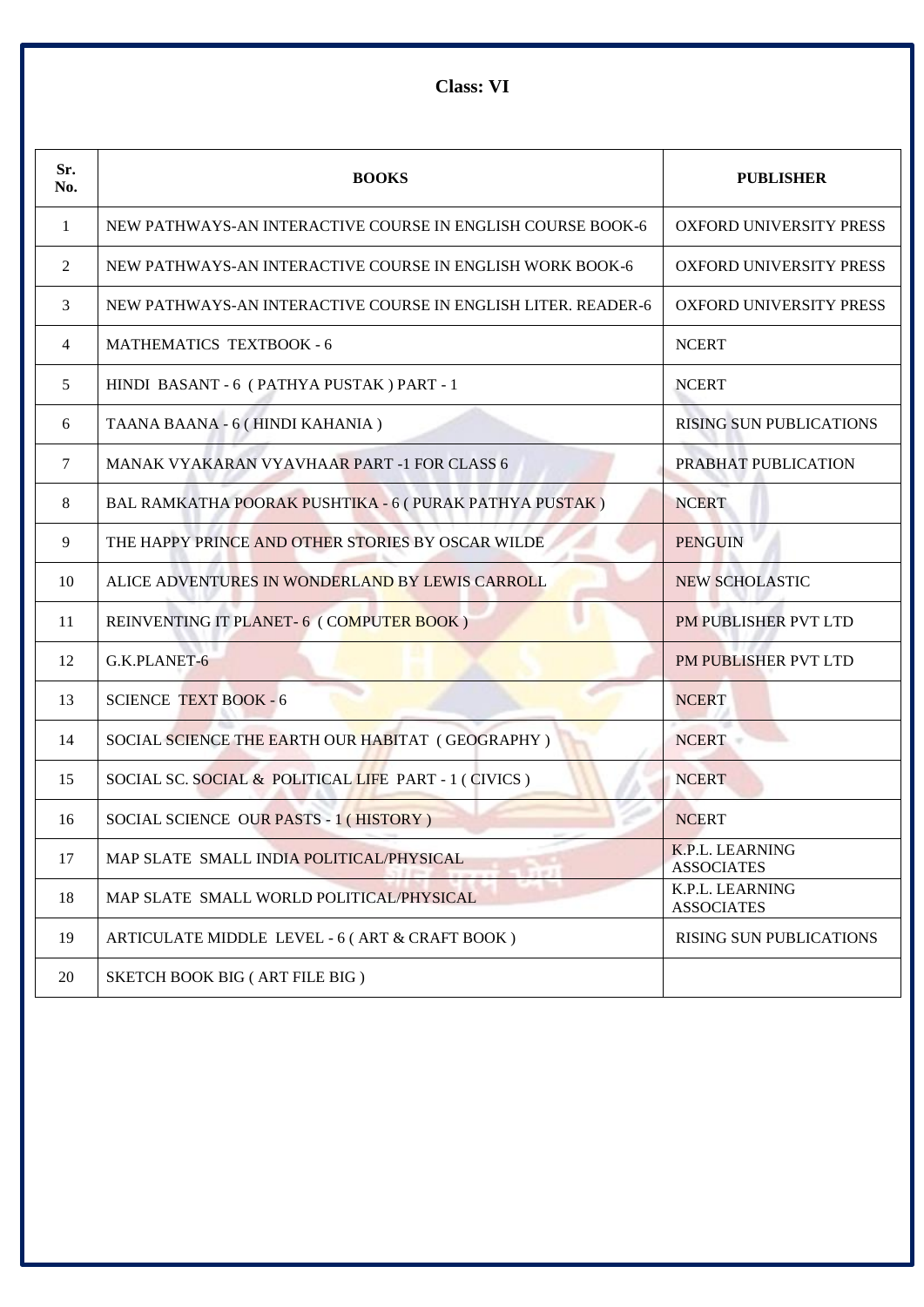**Class: VII**

| Sr.<br>No. | <b>BOOKS</b>                                                  | <b>PUBLISHER</b>                     |
|------------|---------------------------------------------------------------|--------------------------------------|
| 1          | NEW PATHWAYS-AN INTERACTIVE COURSE IN ENGLISH COURSE BOOK-7   | OXFORD UNIVERSITY PRESS              |
| 2          | NEW PATHWAYS-AN INTERACTIVE COURSE IN ENGLISH WORK BOOK-7     | OXFORD UNIVERSITY PRESS              |
| 3          | NEW PATHWAYS-AN INTERACTIVE COURSE IN ENGLISH LITER, READER-7 | <b>OXFORD UNIVERSITY PRESS</b>       |
| 4          | <b>MATHEMATICS TEXTBOOK - 7</b>                               | <b>NCERT</b>                         |
| 5          | HINDI BASANT - 7 (PATHYA PUSTAK) PART - 2                     | <b>NCERT</b>                         |
| 6          | TAANA BAANA - 7 (HINDI KAHANIA)                               | <b>RISING SUN PUBLICATIONS</b>       |
| 7          | MANAK VYAKARAN VYAVHAAR - 7 (PART - 2)                        | PRABHAT PUBLICATION                  |
| 8          | BAL MAHABHARAT KATHA -7 ( PURAK PATHYA PUSTAK )               | <b>NCERT</b>                         |
| 9          | CHARLIE AND THE CHOCOLATE FACTORY BY ROALD DAHL               | <b>PENGUIN</b>                       |
| 10         | THE ADVENTURES OF TOM SAWYER                                  | <b>MARK TWAIN NEW OM KIDZ</b>        |
| 11         | REINVENTING IT PLANET-7 (COMPUTER BOOK)                       | PM PUBLISHER PVT LTD                 |
| 12         | G.K.PLANET-7                                                  | PM PUBLISHER PVT LTD                 |
| 13         | <b>SCIENCE TEXT BOOK - 7</b>                                  | <b>NCERT</b>                         |
| 14         | SOCIAL SCIENCE OUR ENVIRONMENT (GEOGRAPHY)                    | <b>NCERT</b>                         |
| 15         | SOCIAL SC. SOCIAL & POLITICAL LIFE PART - 2 (CIVICS)          | <b>NCERT</b>                         |
| 16         | SOCIAL SCIENCE OUR PASTS - 2 (HISTORY)<br>uang 1912           | <b>NCERT</b>                         |
| 17         | MAP SLATE SMALL INDIA POLITICAL/PHYSICAL                      | K.P.L. LEARNING<br><b>ASSOCIATES</b> |
| 18         | MAP SLATE SMALL WORLD POLITICAL/PHYSICAL                      | K.P.L. LEARNING<br><b>ASSOCIATES</b> |
| 19         | ARTICULATE MIDDLE LEVEL - 7 (ART & CRAFT BOOK)                | <b>RISING SUN PUBLICATIONS</b>       |
| 20         | SKETCH BOOK BIG (ART FILE BIG)                                |                                      |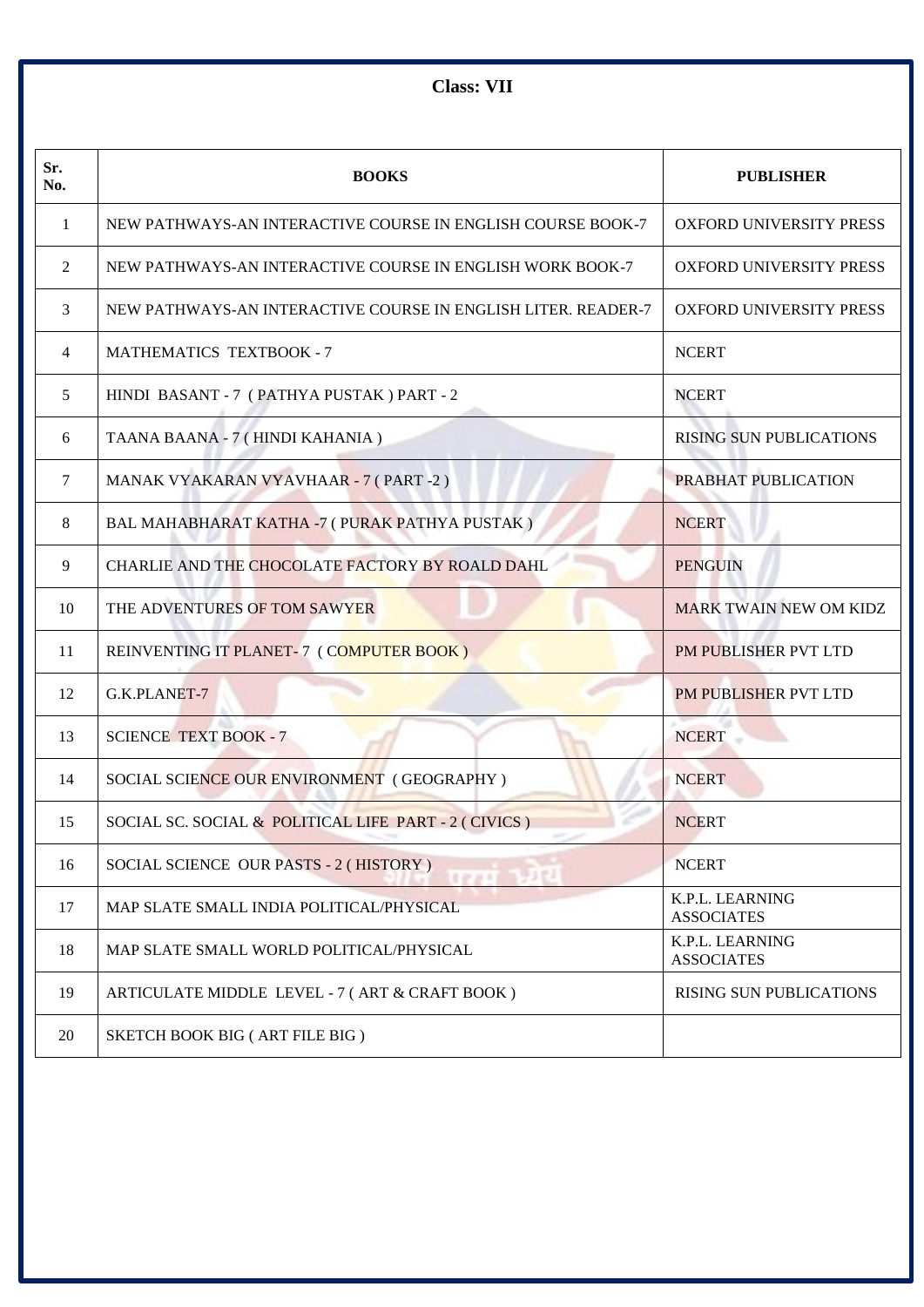**Class: VIII**

| Sr.<br>No. | <b>BOOKS</b>                                                  | <b>PUBLISHER</b>                         |
|------------|---------------------------------------------------------------|------------------------------------------|
| -1         | NEW PATHWAYS-AN INTERACTIVE COURSE IN ENGLISH COURSE BOOK-8   | <b>OXFORD UNIVERSITY</b><br><b>PRESS</b> |
| 2          | NEW PATHWAYS-AN INTERACTIVE COURSE IN ENGLISH WORK BOOK-8     | <b>OXFORD UNIVERSITY</b><br><b>PRESS</b> |
| 3          | NEW PATHWAYS-AN INTERACTIVE COURSE IN ENGLISH LITER. READER-8 | <b>OXFORD UNIVERSITY</b><br><b>PRESS</b> |
| 4          | <b>MATHEMATICS TEXTBOOK - 8</b>                               | <b>NCERT</b>                             |
| 5          | HINDI BASANT - 8 (PATHYA PUSTAK) PART - 3                     | <b>NCERT</b>                             |
| 6          | TAANA BAANA - 8 (HINDI KAHANIA)                               | <b>RISING SUN PUBLICATIONS</b>           |
| 7          | MANAK VYAKARAN VYAVHAAR - 8 (PART-3)                          | PRABHAT PUBLICATION                      |
| 8          | BHARAT KI KHOJ - 8 (PURAK PATHYA PUSTAK)                      | <b>NCERT</b>                             |
| 9          | <b>BAKER'S DOZEN PART-2</b>                                   | <b>QUILL CLUB WRITERS</b>                |
| 10         | FIRE & ICE : EIGHTEEN SHORT STORIES                           | <b>NEW SCHOLASTIC</b>                    |
| 11         | REINVENTING IT PLANET - 8 (COMPUTER BOOK)                     | PM PUBLISHER PVT LTD                     |
| 12         | G.K.PLANET - 8                                                | PM PUBLISHER PVT LTD                     |
| 13         | <b>SCIENCE TEXT BOOK - 8</b>                                  | <b>NCERT</b>                             |
| 14         | SOCIAL SCIENCE RESOURCES AND DEVELOPMENT-8 (GEOGRAPHY)        | <b>NCERT</b>                             |
| 15         | SOCIAL SC. SOCIAL & POLITICAL LIFE PART - 3 (CIVICS)          | <b>NCERT</b>                             |
| 16         | SOCIAL SCIENCE OUR PASTS - 3 (HISTORY)                        | <b>NCERT</b>                             |
| 17         | MAP SLATE SMALL INDIA POLITICAL/PHYSICAL                      | K.P.L. LEARNING<br><b>ASSOCIATES</b>     |
| 18         | MAP SLATE SMALL WORLD POLITICAL/PHYSICAL                      | K.P.L. LEARNING<br><b>ASSOCIATES</b>     |
| 19         | ARTICULATE MIDDLE LEVEL - 8 (ART & CRAFT BOOK)                | <b>RISING SUN PUBLICATIONS</b>           |
| 20         | SKETCH BOOK SMALL (ART FILE BIG)                              |                                          |